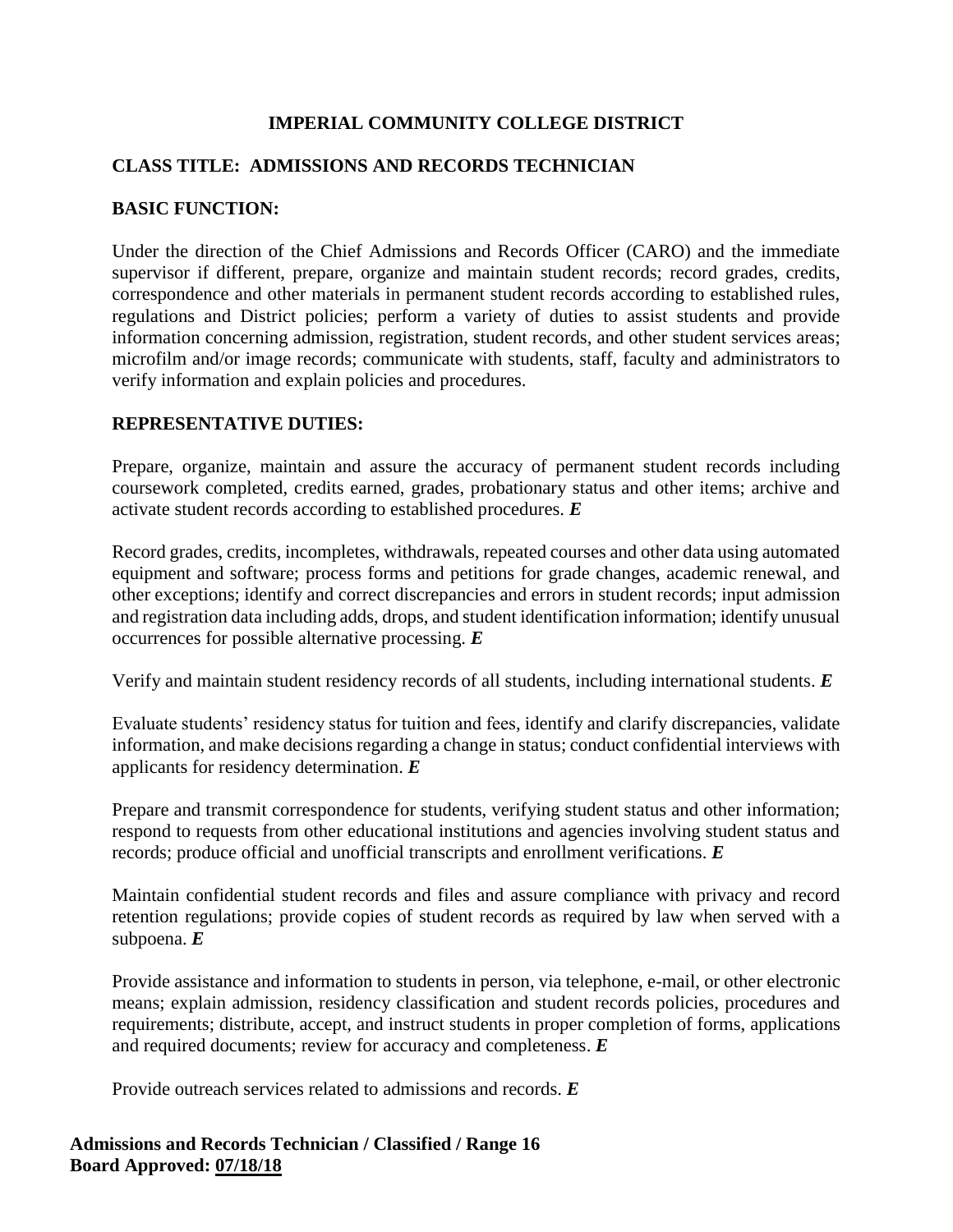Receive and account for transcript and enrollment verification fees. *E*

Maintain current knowledge of federal and state laws, local and College regulations, policies and guidelines which affect admission, registration, residency, and other department functions. *E*

Process credit by exam as per regulations and include in student's overall grade point average. *E*

Operate campus switchboard or Voice Over Internet Phone (VOIP) system as assigned; receive route and direct incoming calls to appropriate personnel and departments. *E*

Train and provide work direction student employees and other personnel as assigned. *E*

Communicate with other District personnel to obtain and provide information, resolve data discrepancies, and refer students for further assistance. *E*

Compile and prepare statistical and other records and reports; prepare and type letters and other correspondence using automated equipment and software specific to the assignment. *E*

Operate office equipment including but not limited to computer, copier, calculator, printer, facsimile machine, scanner, microfilm camera and reader/printer, if assigned. *E*

Prepare and submit requests to order supplies, materials, forms and other items required for the assignment. *E*

Open or close office if required by position.

Perform related duties as assigned.

## **KNOWLEDGE AND ABILITIES:**

#### **Knowledge of:**

- Processes related to preparing and maintaining student records.
- Methods of recording student grades and course work completed.
- Rules, regulations and policies related to admission, registration and student records.
- Practices of college admission, registration, and records including online services.
- Modern office practices, procedures, and equipment.
- Record-keeping techniques, methods, and data entry.
- Correct English usage, grammar, spelling, punctuation and vocabulary.
- Interpersonal skills using tact, patience and courtesy.
- Oral and written communication skills.
- District organization, operations, policies and objectives.
- Pertinent Education Code sections and other applicable laws.
- Customer service and basic public relations techniques.

**Admissions and Records Technician / Classified / Range 16 Board Approved: 07/18/18**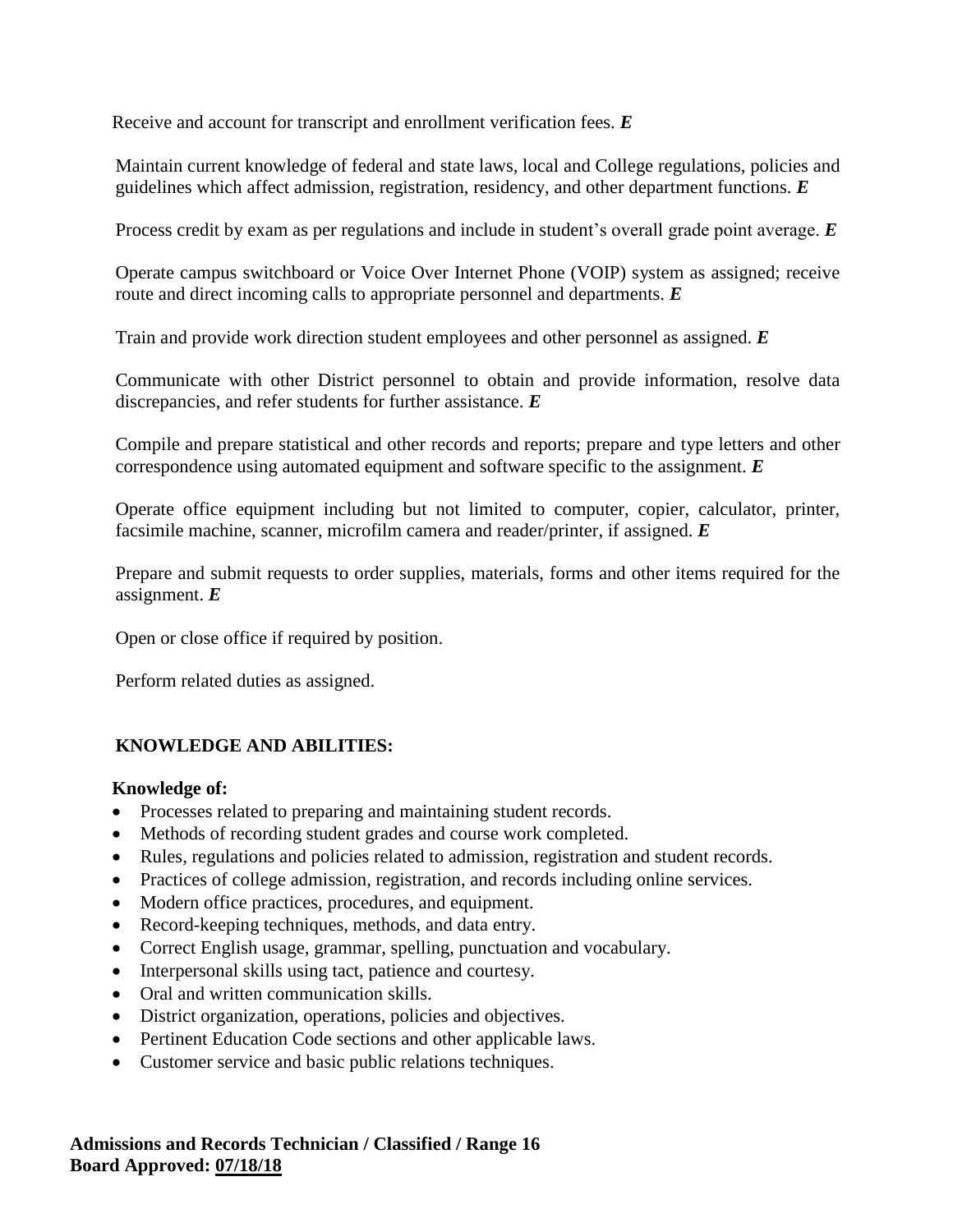## **Ability to:**

- Communicate effectively orally and in writing.
- Learn, interpret, apply, and explain rules, regulations, policies, and procedures.
- Prepare, organize and maintain student records.
- Perform technical record keeping duties required to enter, maintain, store and retrieve permanent student records of coursework, grades, credits earned, and GPA.
- Prepare reports.
- Operate office equipment including but not limited to computer and accompanying software, printer, scanner, copier, calculator, telephone switchboard, Voice Over Internet Phone (VOIP) system, microfilm camera, reader/printer, calculator, facsimile machine.
- Operate computer keyboard at an acceptable rate of speed.
- Establish and maintain cooperative and effective working relationships with others.
- Add, subtract, multiply and divide quickly and accurately.
- Train and provide work direction to others.
- Understand and follow oral and written directions.
- Meet schedules and time lines.
- Work confidentially with discretion.
- Work independently with minimal supervision.
- Deal effectively with individuals from various cultural, ethnic, economic and social backgrounds.

**EDUCATION AND EXPERIENCE:** Associates degree and two years of increasingly responsible clerical experience in related area or the equivalent. Ability to fluently speak and understand the Spanish language preferred.

## **WORKING CONDITIONS:**

ENVIRONMENT:

Office environment.

## PHYSICAL DEMANDS:

Incorporated within one or more of the previously mentioned essential functions of this job description are essential physical requirements. The chart below indicates the percentage of time spent on each of the following essential physical requirements.

1. Seldom = Less than 25 percent 3. Often =  $51-75$  percent 2. Occasional  $= 25-50$  percent 4. Very Frequent  $= 76$  percent and above 4 a. Ability to work at a desk, conference table, or in meetings of various configurations. b. Ability to stand for extended periods of time. c. Ability to sit for extended periods of time. d. Ability to see for the purpose of reading printed matter.

## **Admissions and Records Technician / Classified / Range 16 Board Approved: 07/18/18**